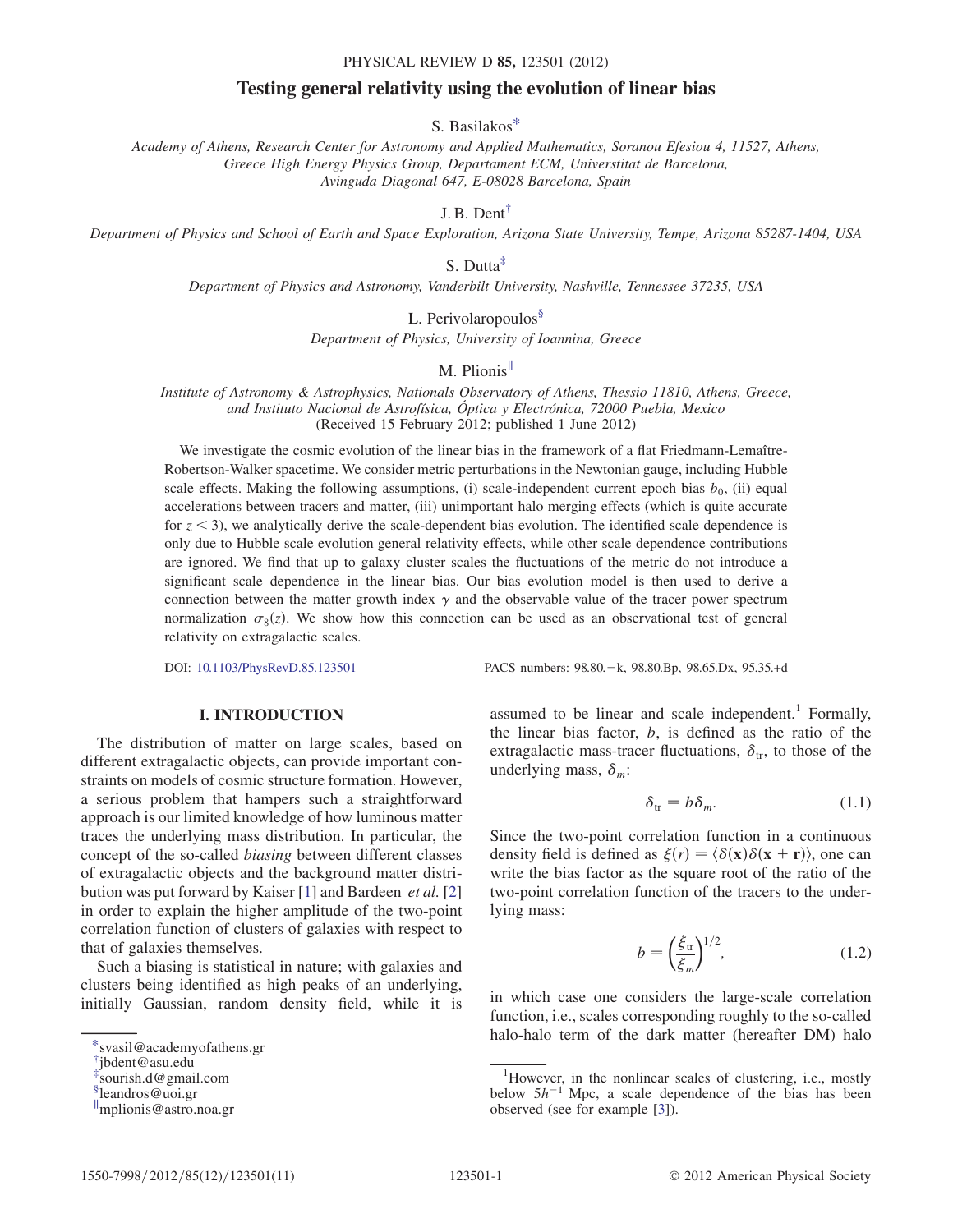correlation function (see for example [[4](#page-9-3)]). Furthermore, since the variance of a density field, smoothed at some scale R, is the correlation function at zero lag ( $\sigma_{\vec{k}}^2$ scare *K*, is the correlation function at zero lag ( $\sigma_R$  –<br> $\xi_R(0) = \langle \delta_R^2(\mathbf{x}) \rangle$ ) one can also write the linear bias factor<br>as the ratio of the variances of the tracer and underlying as the ratio of the variances of the tracer and underlying mass density fields, smoothed at some linear scale, traditionally taken to be  $8h^{-1}$  Mpc (at which scale the variance is of order unity):

$$
b = \frac{\sigma_{8,\text{tr}}}{\sigma_{8,m}}.\tag{1.3}
$$

<span id="page-1-1"></span>We refer the reader to a thorough discussion of the methods to estimate the tracer correlation function and also of the corresponding determination of the tracer bias values, at different redshifts, that appears in Papageorgiou et al. (see [\[5\]](#page-9-4) and references therein).

The bias factor may have many dependencies; even assuming that it is scale independent, it necessarily depends on the type of the mass tracer as well as on the epoch z, since the fluctuations evolve with time as gravity draws together galaxies and mass. It is evident, therefore, that the bias factor should also depend on the different dark energy models (hereafter DE), including those of modified gravity [\[6\]](#page-9-5). It is the redshift evolution of bias,  $b(z)$ , which is very important in order to relate observations with models of structure formation and it has been shown to be a monotonically increasing function of redshift [\[7](#page-9-6)–[20](#page-10-0)].

In the literature there are two basic families of analytic bias evolution models. The first, called the galaxy merging bias model, is based on the Press-Schechter [\[7](#page-9-6)] formalism, on the peak-background split [[2\]](#page-9-1) and on the spherical collapse model [\[8](#page-9-7)], and reproduces relatively well the results of numerical simulations, although differences have been found especially at the high and low DM halo mass range. These differences have lead to modifications of the original model to include the effects of ellipsoidal collapse [\[9\]](#page-9-8); to new values of the bias model parameters [\[10\]](#page-9-9); to new forms of the bias model fitting function [\[11\]](#page-9-10) or even to a non-Markovian extension of the excursion set theory [\[12\]](#page-10-1).

The second family of bias evolution models assumes a continuous mass-tracer fluctuation field, proportional to that of the underlying mass, and the tracers act as ''test particles''. In this context, the hydrodynamic equations of motion and linear perturbation theory are used. An original suggestion, named galaxy conserving bias model used the continuity equation and the assumption that tracers and underlying mass share the same velocity field [[13](#page-10-2)[–16\]](#page-10-3), while the bias evolution is provided by the solution of a first order differential equation as:  $b(z) = 1 + (b_0 - 1)$  $D(z)$ , with  $b_0$  the bias factor at the present time and  $D(z)$ the growing mode of density perturbations. However, this bias model suffers from two fundamental problems: the unbiased problem i.e., the fact that an unbiased set of tracers at the current epoch remains always unbiased in the past, and the low redshift problem i.e., the fact that this model represents correctly the bias evolution only at relatively low redshifts  $z \approx 0.5$  [\[17\]](#page-10-4). Note that [[18](#page-10-5)] has extended this model to also include an evolving mass tracer population in a  $\Lambda$ CDM cosmology.

An attempt to derive a bias evolution model free of the above mentioned problems, utilized all three hydrodynamical equations of motion, linear perturbation theory and the fact that mass tracers and underlying mass share the same gravity field, but not necessarily the same velocity field and that the linear bias is scale independent. This resulted in a second order differential equation in  $b$ , the solution of which provided the evolution of the linear and scaleindependent bias (see [\[19–](#page-10-6)[21](#page-10-7)]). We would like to stress here that the provided solutions apply to cosmological models, within the framework of general relativity (GR).

In the context of a scale-independent bias factor, an extension of the previous model, valid for all DE and modified gravity cosmologies, was recently proposed by Basilakos, Plionis and Pouri [\[6](#page-9-5)]. This extension provides a tool, using the evolution of bias, to put constraints on those DE models which adhere to general relativity, as well as to investigate whether the DE reflects on the nature of gravity (''geometrical dark energy'').

Overall, the scope of the present article is (a) to extend the original Basilakos et al. [\[6](#page-9-5)] bias solution, by taking into account possible contributions from the metric fluctuations, and (b) to propose new tools that can be used in order to test the validity of general relativity on cosmological scales.

The structure of our paper is as follows. The basic theoretical elements of the problem are presented in Sec. [II,](#page-1-0) where we introduce [for a spatially flat Friedmann-Lemaître-Robertson-Walker (FLRW) geometry] the basic cosmological equations. The issue related with the linear bias is discussed in Sec. [III.](#page-5-0) In this section we also present the general bias solution in the framework, by taking into account metric perturbations for the Newtonian gauge. Finally, the main conclusions are summarized in Sec. [V.](#page-8-0)

## <span id="page-1-0"></span>II. SCALE-DEPENDENT MATTER AND TRACER DENSITY PERTURBATIONS

Let us derive the basic equations that govern the evolution of the mass density contrast as well as of the extragalactic tracers, modeled here as a pressureless fluid  $(p_m = p_{tr} = 0)$ . Note that the perturbed FLRW spacetime in the Newtonian gauge is given by

$$
ds^{2} = -(1 + 2\Phi)dt^{2} + (1 - 2\Phi)a^{2}(t)dx^{2}, \qquad (2.1)
$$

where  $\Phi$  is the Newtonian potential,  $a(t)$  is the scale factor<br>(normalized to unity at the present time) and  $d\mathbf{x}^2$  is the flat (normalized to unity at the present time) and  $d\mathbf{x}^2$  is the flat spatial metric. In the current paper we assume a slowly varying gravitational potential  $\Phi$ . Note that considering the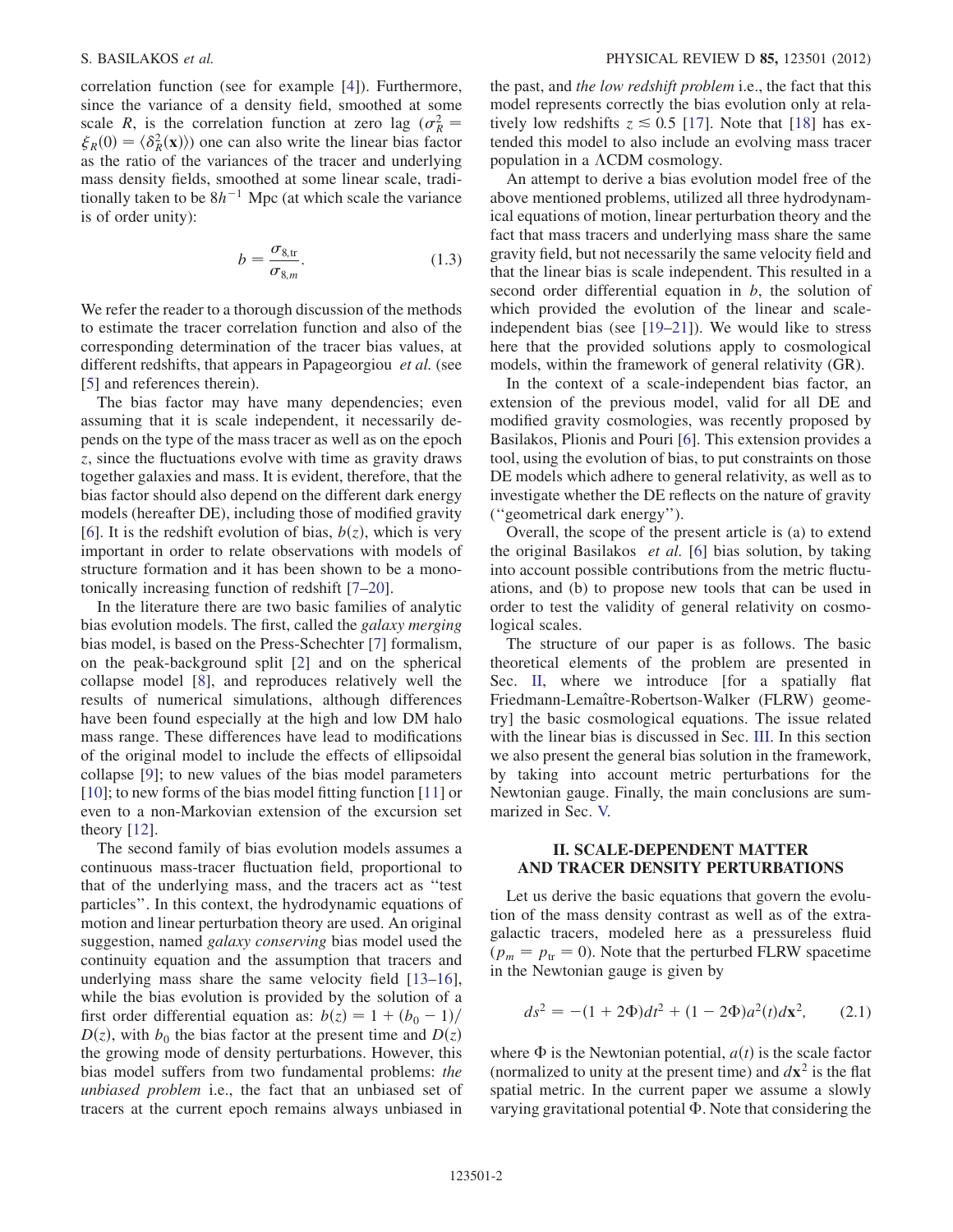unperturbed spacetime one can easily derive the background equations

$$
H^2 = \frac{8\pi G}{3} (\rho_m + \rho_{\text{de}}), \tag{2.2}
$$

$$
\dot{\rho} + 3H(\rho + p_{\text{de}}) = 0. \tag{2.3}
$$

In the above set of differential equations, an overdot denotes derivative with respect to time,  $\rho_m$  and  $\rho_{\text{de}}$ , are the matter and dark energy densities with  $\rho = \rho_m + \rho_{\text{de}}$ ,  $H =$  $\dot{a}/a$  is the Hubble parameter, whereas  $p_{de} = w_{de} \rho_{de}$ , corresponds to the pressure assuming nonclustering dark energy. Note that for  $w_{de}(z) = -1$  we recover the concordance  $\Lambda$ CDM model.

#### A. Matter density perturbations

In this section, we discuss the basic equation which governs the evolution of the matter perturbations up to horizon scales and within the framework of any DE model. Following the notations of Dent *et al.* [\[22\]](#page-10-8) the perturbed (anisotropic stress-free) equations in the Newtonian gauge take the form

<span id="page-2-2"></span><span id="page-2-1"></span>
$$
\ddot{\Phi} = -4H\dot{\Phi} + 8\pi G\rho_{\text{de}}w_{\text{de}}\Phi \qquad (2.4)
$$

$$
\dot{\delta}_m = 3\dot{\Phi} + \frac{k^2}{a^2} v_{f,m}
$$
 (2.5)

$$
\dot{v}_{f,m} = -\Phi,\tag{2.6}
$$

<span id="page-2-4"></span><span id="page-2-0"></span>with constraint equations

$$
3H(H\Phi + \dot{\Phi}) + \frac{k^2}{a^2}\Phi = -4\pi G\rho_m\delta_m \qquad (2.7)
$$

$$
(H\Phi + \dot{\Phi}) = -4\pi G\rho_m v_{f,m}, \qquad (2.8)
$$

<span id="page-2-7"></span><span id="page-2-3"></span>where  $v_{f,m} \equiv -v_{m} a$  ( $v_{m}$  is the velocity potential for mat-<br>ter). In this context, the combination of the relativistic ter). In this context, the combination of the relativistic equations [\(2.4\)](#page-2-0), [\(2.5\)](#page-2-1), [\(2.6\)](#page-2-2), [\(2.7\)](#page-2-3), and [\(2.8\)](#page-2-4) obtains the basic differential equation

$$
\ddot{\delta}_m + 2H\dot{\delta}_m + \frac{k^2}{a^2}\Phi = 0.
$$
 (2.9)

A solution of the above equation provides the evolution of the matter fluctuations in the linear regime.

<span id="page-2-5"></span>On the other hand, the linear matter overdensity  $\delta_m \equiv$ <br> $\sqrt{a}$  is written as a function of the gravitational po- $\delta \rho_m / \rho_m$  is written as a function of the gravitational potential  $\Phi$  and the background variables as follows [[23](#page-10-9)]:

$$
-4\pi G\rho_m \delta_m = \frac{k^2}{a^2} \Phi + 3H^2 \Phi + 3H \dot{\Phi}, \qquad (2.10)
$$

<span id="page-2-6"></span>where G denoting Newton's gravitational constant. In the sub-Hubble (small-scale) approximation  $(\frac{k^2}{a^2} \gg H^2)$ Eq. ([2.10](#page-2-5)) takes the form

$$
-4\pi G\rho_m \delta_m = \frac{k^2}{a^2} \Phi, \qquad (2.11)
$$

<span id="page-2-9"></span>which is the usual Poisson equation. In this context, inserting the Poisson equation  $(2.11)$  into Eq.  $(2.9)$  $(2.9)$  $(2.9)$  we derive the well known scale-independent equation

$$
\ddot{\delta}_m + 2H\dot{\delta}_m - 4\pi G\rho_m \delta_m = 0. \qquad (2.12)
$$

<span id="page-2-8"></span>Now, for any type of dark energy an efficient parametrization of the matter perturbations is based on the growth rate of clustering [[24](#page-10-10)]

$$
f_0(a) = \frac{d \ln \delta_m(a)}{d \ln a} = \Omega_m^{\gamma}(a),\tag{2.13}
$$

where  $\gamma$  is the so-called growth index (see Refs. [[25](#page-10-11)–[29](#page-10-12)]) and  $\Omega_m (a) = \Omega_m a^{-3} / E^2 (a)$ . Integrating Eq. ([2.13\)](#page-2-8) we obtain an approximate solution of Eq. (2.12) which is valid obtain an approximate solution of Eq. [\(2.12](#page-2-9)) which is valid for any type of dark energy<sup>3</sup>:

$$
\delta_m(a) = a \exp \left[ \int_{a_i}^a \frac{dx}{x} (\Omega_m^{\gamma}(x) - 1) \right], \quad (2.14)
$$

where  $a_i$  is the scale factor of the universe at which the matter component dominates the cosmic fluid (here we use  $a_i \approx 10^{-2}$ ). Following standard lines we have  $\delta_m(a) \propto D(a)$ , where  $D(a)$  is the linear growing mode, usually scaled to unity at the present epoch  $D(a)$  =  $\delta_m(a)/\delta_m(1)$ . It is interesting to mention that measuring the growth index could provide an efficient way to discriminate between modified gravity models and DE models which adhere to general relativity. Indeed it was theoretically shown that for DE models inside general relativity the growth index  $\gamma$  is well fit by  $\gamma_{\text{GR}} \approx 6/11$ (see [\[28](#page-10-13)[,29\]](#page-10-12)).

For the benefit of the reader we point here that for the traditional  $\Lambda$  cosmology it has been found, by some of us [\[22](#page-10-8)[,30\]](#page-10-14), that the linear matter fluctuation field starts to become scale dependent, due to metric perturbations in Newtonian gauge, on scales larger than about  $\sim$ 50–100h<sup>-1</sup> Mpc (k < 0.01–0.02h Mpc<sup>-1</sup>). Therefore, for large scales we have to use the generalized Poisson equation [\(2.10](#page-2-5)) which is valid up to horizon scales. Notice that on dimensional grounds we may approximate the quantity  $3H\dot{\Phi}$  in Eq. [\(2.10](#page-2-5)) as  $3H\dot{\Phi} \approx 3H^2\Phi$  (see also<br>[221) This is justified on the basis of Eq. (2.4) since [given] .<br>1 [\[22\]](#page-10-8)). This is justified on the basis of Eq. [\(2.4\)](#page-2-0) since [given also that  $4\pi G \rho_{de} = O(H^2)$  the only time scale that determines the evolution of  $\Phi$  is the Hubble scale H. It is therefore a good approximation to assume that  $\dot{\Phi} \approx H\Phi$ .<br>Using the latter condition and inserting Eq. (2.10) into .<br>1 Using the latter condition and inserting Eq. ([2.10](#page-2-5)) into Eq. ([2.9](#page-2-7)) one can easily find that

<span id="page-2-10"></span>
$$
\ddot{\delta}_m + 2H\dot{\delta}_m - 4\pi G_{\text{eff}}\rho_m \delta_m = 0, \qquad (2.15)
$$

 ${}^{2}\Omega_{m}$  is the density parameter at the present time and  $E(a) =$ <br>(a)/H<sub>0</sub> is the normalized Hubble function. For the usual  $\Lambda$  $H(a)/H_0$  is the normalized Hubble function. For the usual  $\Lambda$ cosmology we have  $E(a) = (\Omega_m a^{-3} + 1 - \Omega_m)^{1/2}$ .<br><sup>3</sup>Since the pure matter universe (Einstein de-Sit

<sup>&</sup>lt;sup>3</sup>Since the pure matter universe (Einstein de-Sitter) has the solution of  $\delta_{ES,m} = a$ , we normalize our DE models to get  $\delta_m \simeq$  $a$  at large redshifts, which should hold due to the dominance of the nonrelativistic matter component.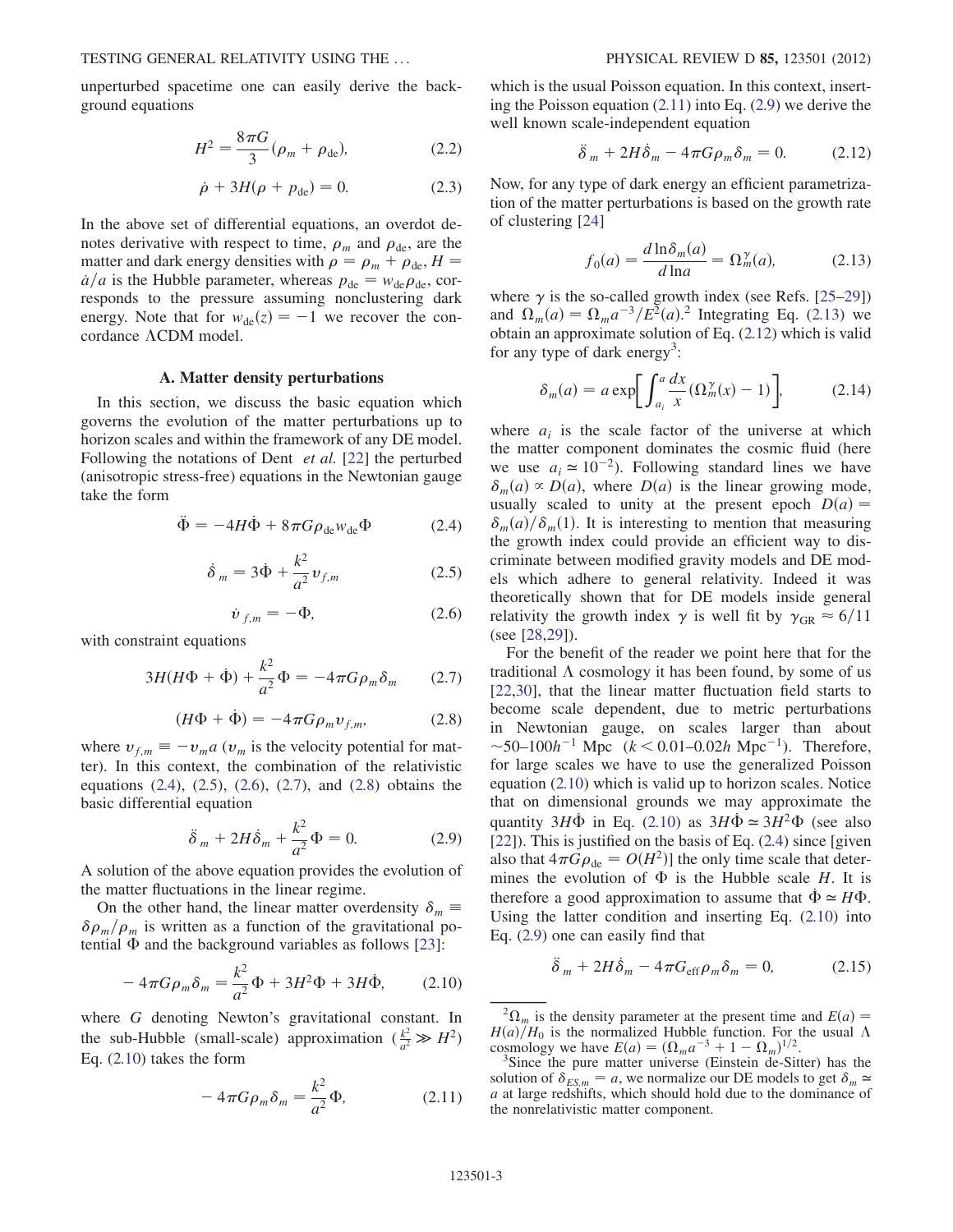where

$$
G_{\rm eff}(a,k) = \frac{G}{1 + \xi_k(a,k)}
$$
 (2.16)

and

$$
\xi_k(a,k) = \frac{3a^2H^2(a)}{c^2k^2}.
$$
\n(2.17)

For many DE models, it is convenient to study the growth evolution in terms of the expansion scale a rather than t. If we change the variables from t to a  $\left(\frac{d}{dt} = aH\frac{d}{da}\right)$ <br>then the time evolution of the mass density contrast [see then the time evolution of the mass density contrast [see Eq. ([2.15](#page-2-10))] takes the following form

<span id="page-3-0"></span>
$$
\frac{d^2\delta_m}{da^2} + A(a)\frac{d\delta_m}{da} - B(a,k)\delta_m = 0,
$$
 (2.18)

where

$$
A(a) = \frac{d \ln E}{da} + \frac{3}{a} \tag{2.19}
$$

and

$$
B(a,k) = \frac{3\Omega_m}{2a^5 E^2(a)} [(1 + \xi_k(a,k)]^{-1}.
$$
 (2.20)

We would like to end this section with a discussion on the evolution of the scale-dependent growth rate of clustering. Obviously, it becomes important to construct a scaledependent parametrization that is analogous to Eq. ([2.13\)](#page-2-8) and solves (approximately) Eq. [\(2.18\)](#page-3-0) for all scales k. In order to construct such a parametrization we focus on the matter dominated era when most of the growth occurs and express  $\xi_k(a, k)$  as [[22](#page-10-8)]

$$
\xi_k(a,k) = \frac{3H_0^2 \Omega_m}{ac^2 k^2}.
$$
\n(2.21)

<span id="page-3-1"></span>In this context, Dent *et al.*[[22](#page-10-8)] proposed that the scaledependent growth rate  $f(a, k)$  may be expressed in terms of the scale-independent growth rate  $f_0(a)$  in the form:

$$
f(a,k) = \frac{d \ln \delta_m(a,k)}{d \ln a} = \frac{f_0(a)}{1 + \xi_k(a,k)} = \frac{\Omega_m^{\gamma}(a)}{1 + \xi_k(a,k)}.
$$
\n(2.22)

<span id="page-3-7"></span>Thus from Eq. [\(2.22\)](#page-3-1) we simply get

$$
\delta_m(a,k) = a \exp \left[ \int_{a_i}^a \frac{dx}{x} \left( \frac{\Omega_m^{\gamma}(x) - 1}{1 + \xi_k(x,k)} \right) \right].
$$
 (2.23)

<span id="page-3-8"></span>Because of  $\delta_m(a, k) \propto D(a, k)$  the normalized growth factor becomes

$$
D(a, k) = \frac{\delta_m(a, k)}{\delta_m(1, k)} = \frac{\delta_m(z, k)}{\delta_m(0, k)},
$$
 (2.24)

where  $a = (1 + z)^{-1}$ .

### B. Tracer density perturbations

Now we use the same formalism as before but for the tracers. We would like to spell out what are the basic assumptions here (see also [\[31\]](#page-10-15)). First of all we consider that the mass tracer population is conserved with time i.e., that the effects of hydrodynamics (merging, feedback mechanisms, etc.) do not significantly alter the population mean. However, the effects of merging have been phenomenologically modeled and it has been found (using N-body simulations) that they are important only for  $z \ge 2.5-3$ [\[20\]](#page-10-0) as far as the bias factor is concerned. In what follows we also treat tracers with  $p_{tr} = 0$  which implies that galaxies (or clusters of galaxies) are collisionless. Thus the tracer density evolves as

$$
\dot{\rho}_{tr} + 3H\rho_{tr} = 0. \tag{2.25}
$$

<span id="page-3-4"></span><span id="page-3-2"></span>Because of the same gravity field the corresponding Eqs. [\(2.4\)](#page-2-0) and ([2.7](#page-2-3)) are also valid here. On the other hand, we have

$$
\dot{\delta}_{\rm tr} = 3\dot{\Phi} + \frac{k^2}{a^2} v_{f,\rm tr} \tag{2.26}
$$

$$
\dot{v}_{f,\text{tr}} = -\Phi \tag{2.27}
$$

$$
(H\Phi + \dot{\Phi}) = -4\pi G\rho_{\rm tr}v_{f,\rm tr},\qquad(2.28)
$$

<span id="page-3-5"></span><span id="page-3-3"></span>where  $v_{f,tr} \equiv -v_{tr}a$  and  $v_{tr}$  is the velocity potential of the tracers (in general different with that of matter  $v_{tr} \neq v_1$ ) tracers (in general different with that of matter  $v_{tr} \neq v_m$ ),  $\rho_{tr}$  is the tracer density,  $\rho_m$  is the mass density and  $\Phi$  is the gravitational potential.

Since the tracers and the underlying matter share the same gravitational field, this implies that the generalized Poisson equation [\(2.10\)](#page-2-5) remains practically the same. In other words we could have different velocity fields ( $v_{tr} \neq$  $v_m$ ) but the corresponding accelerations ( $\dot{v}_{\rm tr} = \dot{v}$ ) are the same. Again, by taking the approximation  $3H\dot{\Phi} \approx 3H^2\Phi$ <br>and using Eqs. (2.25), (2.4), (2.7), (2.26), (2.27), and (2.28). .<br>İ and using Eqs. [\(2.25](#page-3-2)), ([2.4](#page-2-0)), [\(2.7\)](#page-2-3), ([2.26](#page-3-3)), [\(2.27\)](#page-3-4), and [\(2.28\)](#page-3-5), we can obtain after some algebra the time evolution equation for the tracer fluctuation field

$$
\ddot{\delta}_{tr} + 2H\dot{\delta}_{tr} - 4\pi G_{eff}\rho_m \delta_m = 0 \qquad (2.29)
$$

<span id="page-3-6"></span>or

$$
\frac{d^2\delta_{\text{tr}}}{da^2} + A(a)\frac{d\delta_{\text{tr}}}{da} - B(a,k)\delta_m = 0.
$$
 (2.30)

#### C. Gauge dependence

The Newtonian gauge used in the above calculations is physically interesting because it corresponds to a time slicing of isotropic expansion. However, the matter density perturbation  $\delta_m(t, k)$  is a gauge dependent quantity and therefore it is important to clarify how our results change in alternative gauges, and what their connection is with observable gauge-invariant quantities.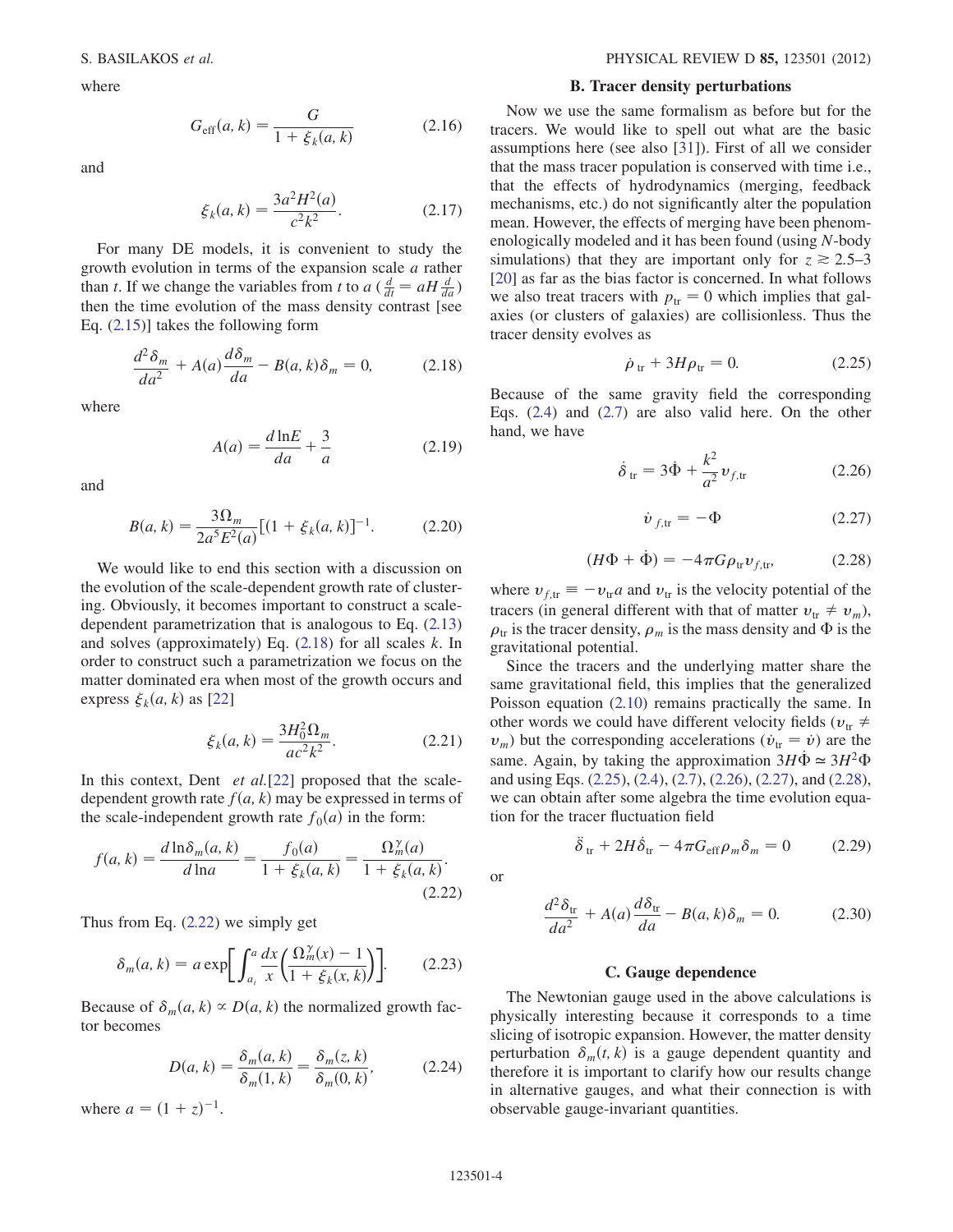Scalar metric perturbations around a spatially flat background can be written in the following general form [\[32\]](#page-10-16):

$$
ds^{2} = a^{2} \{ (1 + 2\Phi)d\tau^{2} - 2B_{|i}dx^{i}d\tau - [\delta_{ij} - 2(\Psi\delta_{ij} - E_{|_{ij}})]dx^{i}dx^{j} \},
$$
 (2.31)

where  $a$  and  $\tau$  are the conformal cosmic expansion scale factor and the conformal cosmic time; "|" denotes the background three-dimensional covariant derivative. The corresponding perturbed energy-momentum tensor  $T^{\mu}_{\nu}$ has the form

$$
T^{0}_{0} = \rho_{m}(1 + \delta_{m}), \qquad T_{0}^{i} = \rho_{m}U_{|i},
$$
  
\n
$$
T^{0}_{i} = -\rho_{m}(U - B)_{|i}, \qquad T^{i}_{j} = -\rho_{m}\Sigma_{|ij}, \qquad (2.32)
$$

where  $\rho_m$  is the unperturbed pressureless matter density; U and  $\Sigma$  determine velocity perturbation and anisotropic shear perturbation.

Gauge choices simplify the above expressions by setting various quantities to 0. For example we have  $\Psi = \Phi =$  $B = 0$  in the synchronous gauge (SG),  $B = E = 0$  in the<br>Newtonian gauge (NG) and  $I = B = 0$  in the comoving Newtonian gauge (NG) and  $U = B = 0$  in the comoving time-orthogonal gauge (CTG).

In the special case of the synchronous gauge, which corresponds to a time slicing obtained by the matter local rest frame everywhere in space (the free-falling observer frame), the line element of the perturbed spacetime is given by

$$
ds^{2} = a^{2}(\tau)[-d\tau^{2} + (\delta_{ij} + h_{ij})dx^{i}dx^{j}].
$$
 (2.33)

<span id="page-4-0"></span>It is straightforward to derive the growth equation for  $\delta_m \equiv \delta q / q$  in a matter dominated universe in the synchro- $\delta \rho_m / \rho_m$  in a matter dominated universe in the synchronous gauge to obtain [[23](#page-10-9),[30](#page-10-14)]

$$
\ddot{\delta}^{\text{SG}}_{m} + 2H\dot{\delta}^{\text{SG}}_{m} - 4\pi G\rho_{m}\delta^{\text{SG}}_{m} = 0. \tag{2.34}
$$

This growth equation is exact in the synchronous gauge in the case of matter domination and involves no scale dependence as in the case of Eq.  $(2.15)$  $(2.15)$  $(2.15)$  of the Newtonian gauge. This scale independence is an artifact of the particular time slicing of the synchronous gauge which is a good approximation on small scales but is unable to capture the horizon scale effects modifying the growth function on large scales.

Nevertheless, Eqs. [\(2.15\)](#page-2-10) and ([2.34](#page-4-0)) clearly agree on small scales where  $\xi_k \to 0$ . Therefore, for larger scales  $(k < 0.01h \text{ Mpc}^{-1})$  the question that arises is the following: What is the proper gauge to use when comparing with observations?

This question has been addressed in Ref. [[33](#page-10-17)] where a gauge-invariant observable replacement was obtained for  $\delta_m$ . This observable  $\delta_m^{\text{obs}}(t, k)$  involves the matter density<br>perturbation  $\delta_t(t, k)$  corrected for redshift distortions due perturbation  $\delta_m(t, k)$  corrected for redshift distortions due to peculiar velocities and gravitational potential. It also includes volume and position corrections. The final expression however is complicated and makes the theoretical predictions based on it not easy to implement and

manipulate. However, in Ref. [[34](#page-10-18)] it was pointed out that the Newtonian gauge matter perturbation  $\delta_m^{\text{NG}}$  is a good approximation to the observable gauge-invariant perturbation  $\delta_m^{\text{obs}}(t, k)$  even on very large scales (comparable to the Hubble scale). This result will also be justified in the Hubble scale). This result will also be justified in the remaining part of this section.

The cosmological perturbations evolution is well described by the gauge-invariant approach, pioneered by Bardeen [\[35](#page-10-19)]. This approach may be used to identify physical observables as gauge-invariant quantities (e.g., Refs. [\[32](#page-10-16)[,36\]](#page-10-20)). A gauge-invariant matter density perturbation may be constructed as [[35](#page-10-19)[,36](#page-10-20)]

$$
\delta_m^{\text{SGI}} \equiv \delta_m + 3 \frac{\dot{a}}{a} (U - B), \tag{2.35}
$$

 $\delta_m^{\text{SGI}}$  coincides with the density perturbation  $\delta_m^{\text{SG}}$  in the synchronous gauge for the pressureless matter system. Thus  $\delta_m^{\text{SGI}}$  corresponds to the density perturbation relative to the observers everywhere comoving with the matter. These free falling observers do not experience the isotropic expanding background of the universe because the peculiar velocity of matter is distinct from the Hubble flow. Thus  $\delta_m^{\text{SGI}}$  has physical significance only for perturbations on scales small compared to the Hubble scale.

In addition to  $\delta_m^{\text{SGI}}$ , it is straightforward to construct alternative gauge-invariant quantities related to the matter overdensity as evaluated in different gauges. Such a gaugeinvariant variable closely related to the matter overdensity in the Newtonian gauge is of the form [\[32](#page-10-16)[,35](#page-10-19)[,36\]](#page-10-20),

$$
\delta_m^{\text{NGI}} \equiv \delta_m + \frac{\dot{\rho}}{\rho} (B - \dot{E}) = \delta_m - 3 \frac{\dot{a}}{a} (B - \dot{E}). \quad (2.36)
$$

and has important advantages over  $\delta_m^{\text{SGI}}$  discussed in what follows.  $\delta_m^{\text{NGI}}$  coincides with the density perturbation  $\delta_m^{\text{NGI}}$ in the Newtonian gauge, in which  $B = E = 0$ .

It is also straightforward to construct two gaugeinvariant scalar potentials  $\phi$  and  $\psi$ , which reduce to the gravitational potential in the Newtonian limit: [\[32\]](#page-10-16):

$$
\phi \equiv \Phi - \frac{\dot{a}}{a}(B - \dot{E}), \quad \psi \equiv \Psi + \frac{1}{a}\frac{d}{d\tau}[(B - \dot{E})a]. \quad (2.37)
$$

The gauge-invariant gravitational potential  $\phi$  obeys the Poisson equation [\[35](#page-10-19)[,36\]](#page-10-20) sourced by  $\delta_m^{\text{SGI}}$  with no appearance of the Hubble scale:

$$
\nabla^2 \phi = -k^2 \phi = 4\pi G \rho a^2 \delta_m^{\text{SGI}}.
$$
 (2.38)

where  $k$  is the (comoving) wave number of the Fourier mode. The Poisson equation is valid only for scales small compared to the Hubble radius  $1/H$  while on scales larger than the Hubble scale the growth of matter density perturbations is frozen. Hence,  $\delta_m^{\text{SGI}}$  can not be regarded as the observable matter density perturbation on scales comparable to the Hubble scale. Therefore, the observable density perturbation on both the small-scale and the large-scale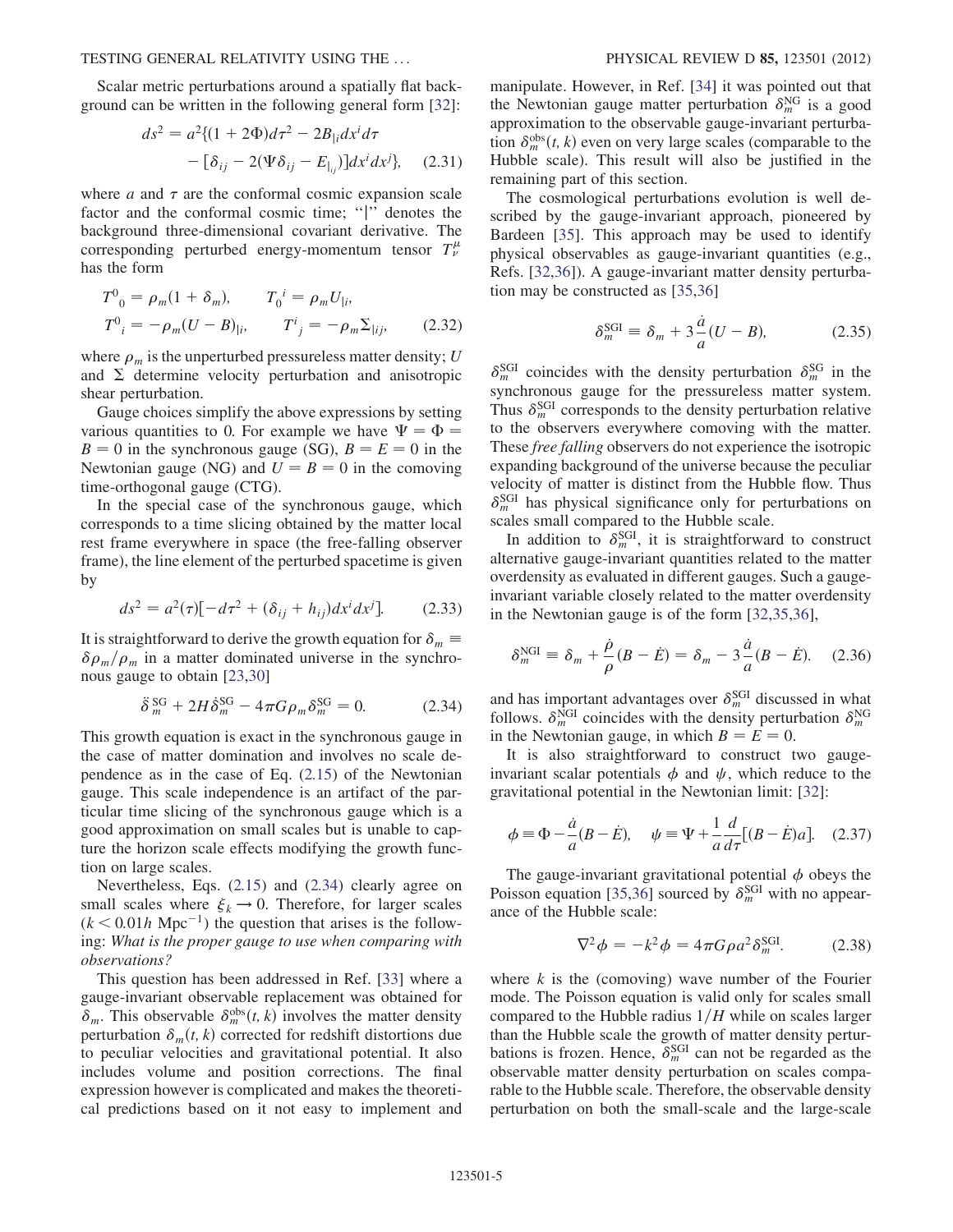modes can not be described *directly* by  $\delta_m^{\text{SGI}}$  even though it is a gauge-invariant quantity.

The other gauge-invariant perturbation  $\delta_m^{\text{NGI}}$  has some important attractive features with respect to observability, not shared by  $\delta_m^{\text{SGI}}$ . These are summarized as follows:

- (i) It reduces to the Newtonian gauge perturbation  $\delta_m^{\text{NG}}$ , i.e., it corresponds to a frame which respects the isotropic expansion of the universe and is therefore more appropriate for description of large-scale perturbations. This reduction also simplifies the calculation of this perturbation.
- (ii) It drives a scale-dependent modification of the Poisson equation for the gauge-invariant potential  $\phi$ . Indeed, the time-time part of the linearized Einstein equation gives [\[23](#page-10-9)[,32\]](#page-10-16)

$$
\nabla^2 \phi - 3 \frac{\dot{a}}{a} \left( \frac{\dot{a}}{a} \psi + \dot{\phi} \right) = 4 \pi G \rho a^2 \delta_m^{\text{NGI}}.
$$
 (2.39)

Thus, the anticipated scale dependence on scales comparable to the Hubble scale is picked up by the perturbation  $\delta_m^{\text{NGI}}$ .

(iii) It is gauge invariant as anticipated for any observable quantity.

Thus, the gauge invariant  $\delta_m^{\text{NGI}}$  and the Newtonian gauge variable  $\delta_m^{\text{NG}}$  to which it reduces, constitute an attractive choice for making theoretical calculations to obtain the gravitational potential and the matter density perturbation that can be directly compared with observations on large scales. However, these theoretically obtained quantities need to also be corrected for bias, redshift distortions (due to gravitational potential and peculiar velocities), lensing magnification and volume distortion [\[33\]](#page-10-17).

## III. THE EVOLUTION OF BIAS

<span id="page-5-0"></span>Clearly, due to the metric perturbations, Eqs. ([2.15\)](#page-2-10) and [\(2.29](#page-3-6)) involve a scale k dependence of bias in contrast to the small scale approximate equation [\(2.12\)](#page-2-9) which is scale invariant. Therefore, due to Eq. [\(1.1\)](#page-0-8) one would expect that the bias factor must inherit a similar dependence to that of the density fluctuations namely  $b = b(z, k)$ . Within this framework, we can distinguish three possible bias evolution cases:

Case 1: Tracers and mass share same velocity field: Here we use the assumption of Tegmark and Peebles [\[15\]](#page-10-21) (see also [\[14\]](#page-10-22)), that the tracers and the underlying mass distribution share the same velocity field. Using the latter and Eqs.  $(2.5)$  $(2.5)$  $(2.5)$  and  $(2.26)$  $(2.26)$  $(2.26)$  we have

$$
\dot{\delta}_{tr} - \dot{\delta}_m = 0. \tag{3.1}
$$

<span id="page-5-1"></span>Now since we assume linear biasing, i.e. Eq. ([1.1](#page-0-8)), we obtain:

$$
\delta_m \frac{db}{dt} + (b - 1) \frac{d\delta_m}{dt} = 0 \Rightarrow \frac{d(y \delta_m)}{dt} = 0, \quad (3.2)
$$

where  $y = b - 1$  and  $\delta_m \propto D$ . An integration of Eq. [\(3.2\)](#page-5-1) provides:

$$
b(z, k) = 1 + y(z, k) = 1 + \frac{b_0 - 1}{D(z, k)},
$$
 (3.3)

<span id="page-5-2"></span>where  $b_0$  is the bias factor at the present time.

This model is known to suffer from the so-called unbiased and the low redshift problems, by which the bias of mass tracers which either obey  $b_0 < 1$  or are located at relative large redshifts,  $z > 0.5$ , cannot be modeled by Eq. [\(3.3\)](#page-5-2).

Case 2: Tracers and mass share same acceleration field: Now we consider that both the tracers and the underlying mass distribution share the same gravitational field but different velocity fields [[21](#page-10-7)]. Inserting Eq. ([1.1\)](#page-0-8) into Eq.  $(2.15)$  $(2.15)$  and using simultaneously Eq.  $(2.29)$  $(2.29)$  $(2.29)$ , we obtain a second order differential equation which describes the evolution of the linear bias factor,  $b$ , between the background matter and the mass-tracer fluctuation field:

<span id="page-5-3"></span>
$$
\ddot{y}\delta_m + 2(\dot{\delta}_m + H\delta_m)\dot{y} + 4\pi G_{\text{eff}}\rho_m\delta_m y = 0, \quad (3.4)
$$

where  $y = b - 1$ .<sup>4</sup> Transforming Eq. ([3.4\)](#page-5-3) from t to a, we simply derive the evolution equation of the function  $y(a, k)$ simply derive the evolution equation of the function  $y(a, k)$ [where  $y(a, k) = b(a, k) - 1$ ] which has some similarity with the form of Eq.  $(2.18)$  $(2.18)$  as expected. Indeed, we have:

<span id="page-5-4"></span>
$$
\frac{d^2y}{da^2} + \left[ A(a) + \frac{2f(a,k)}{a} \right] \frac{dy}{da} + B(a,k)y = 0.
$$
 (3.5)

In Basilakos and Plionis [[19](#page-10-6),[21](#page-10-7)], we have provided an approximate solution of Eq. [\(3.4\)](#page-5-3), using  $f(z, k) = f_0(z) \sim$ 1 (which is valid at relatively large redshifts), for cosmological models in the framework of general relativity, which contain quintessence (or phantom) dark energy. Here our aim is to provide an exact bias solution taking into account metric perturbations, namely  $b(z, k)$ , for all possible dark energy cosmologies (for the case with no metric perturbations see [\[6](#page-9-5)]).

Inserting now  $y(a, k) = g(a)/D(a, k)$  into Eq. ([3.5](#page-5-4)) and using simultaneously Eq. [\(2.18](#page-3-0)) and the first equality of Eq. ([2.22](#page-3-1)), we obtain:

$$
\frac{d^2g}{da^2} + A(a)\frac{dg}{da} = 0,\t(3.6)
$$

<span id="page-5-5"></span>a general solution of which is

$$
g(a) = C_1 + C_2 \int \frac{da}{a^3 E(a)} \tag{3.7}
$$

where  $C_1$  and  $C_2$  are the integration constants. Utilizing now  $a = (1 + z)^{-1}$ ,  $b = y + 1 = (g/D) + 1$  and Eq. [\(3.7\)](#page-5-5),<br>we finally obtain the functional form which provides our we finally obtain the functional form which provides our general solution for all possible types of DE models, as

<sup>&</sup>lt;sup>4</sup>The current theoretical approach does not treat the possibility of having interactions in the dark sector. Also discussions beyond the linear biasing regime can be found in [[37](#page-10-23)] and references therein.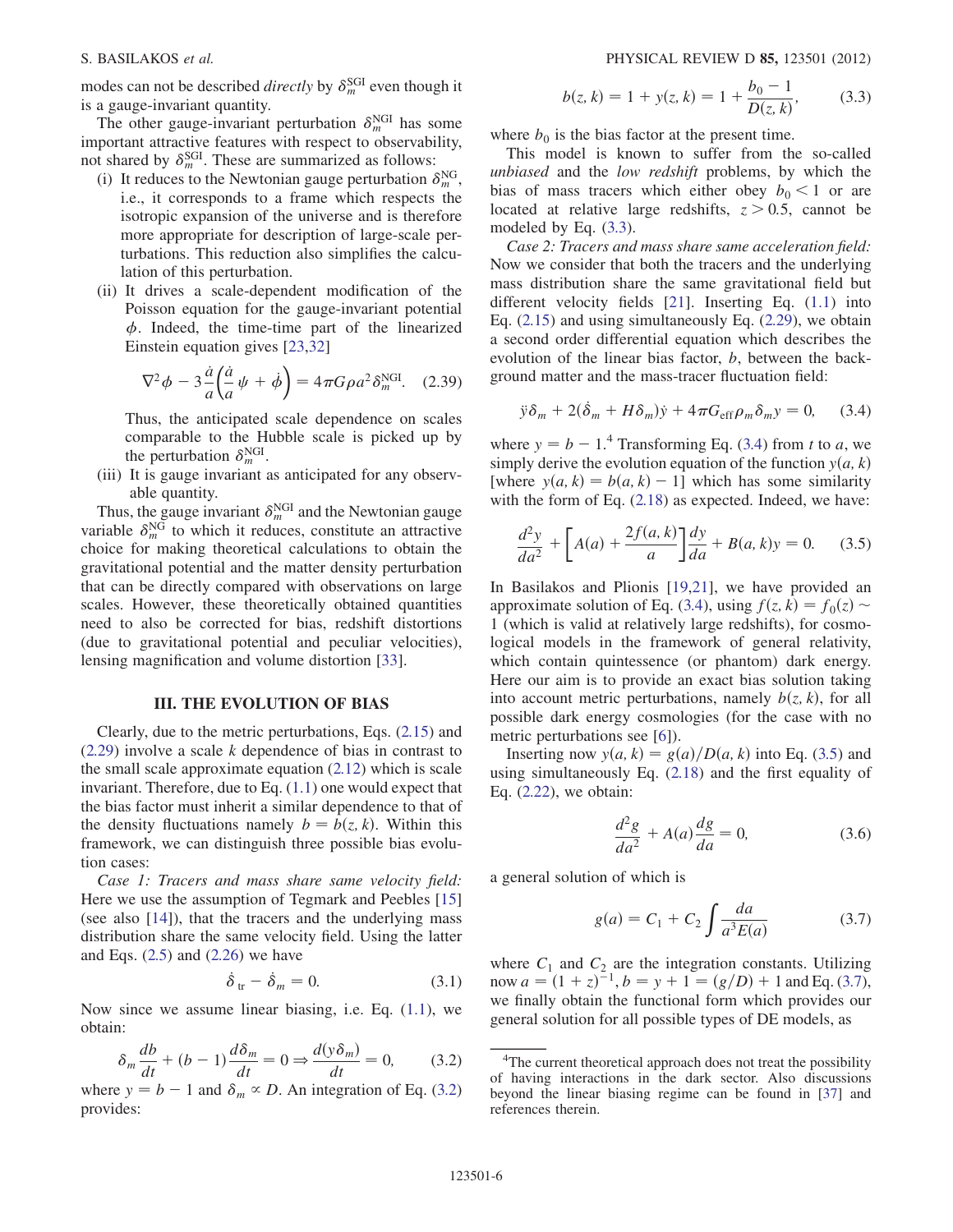$$
b(z,k) = 1 + \frac{b_0 - 1}{D(z,k)} + C_2 \frac{J(z)}{D(z,k)},
$$
 (3.8)

<span id="page-6-3"></span><span id="page-6-0"></span>where

$$
J(z) = \int_0^z \frac{(1+x)dx}{E(x)}.
$$
 (3.9)

An extension of the above model to include the effects of halo merging processes, which introduces one further component in Eq. [\(3.8\)](#page-6-0), has been phenomenologically modeled in [\[6](#page-9-5)[,20](#page-10-0)] and it was found, using cosmological N-body simulations, that such effects are important only for  $z \geq$ 2:5–3. Therefore, in the light of currently available ''growth of structure" data (which reach  $z \sim 1$ ; WiggleZ [[38](#page-10-24)]), the merging term in the bias evolution model has been neglected.

Notice that the dependence of our bias evolution model on the different cosmologies enters through the different behavior of  $D(z, k)$ , which is affected by  $\gamma$  [see Eqs. ([2.23\)](#page-3-7) and [\(2.24\)](#page-3-8)], and of  $E(z) = H(z)/H_0$ . Since different halo masses result in different values of  $b_0$ , one should expect that the constants of integration  $C_1 = b_0 - 1$  and  $C_2$ should be functions of the mass of dark matter halos (see [\[20\]](#page-10-0)), assuming that the extragalactic mass tracers are hosted by a DM halo of a given mass. It is interesting to mention here that our bias model, similarly to most others proposed in the literature, relate a mass tracer, being a galaxy, an active galactic nucleus or a cluster of galaxies, with a host dark matter halo within which the mass tracer forms and evolves. The models themselves follow the linear evolution of the host halo and not the internal evolution of the astrophysical processes of the tracer. Thus the assumption is that the effects of nonlinear gravity and hydrodynamics (merging, feedback mechanisms, etc.) can be ignored in the linear regime (see [\[14,](#page-10-22)[15\]](#page-10-21)).

Comparing our solution of Eq. [\(3.8\)](#page-6-0) with that of Case 1,  $b(z, k) = 1 + (b_0 - 1)/D(z, k)$ , it becomes evident that the latter misses one of the two components of the full solution simply because the assumption of equal velocities leads to a first order homogeneous differential equation for the bias [\(3.2\)](#page-5-1). While the assumption of equal accelerations (with  $v_{tr} \neq v_m$ ) involves the full linear perturbation analysis and thus it produces a second order homogeneous differential equation [\(3.5\)](#page-5-4), independent solutions of which are  $1/D(z, k)$  and  $J(z)/D(z, k)$ .

The further component in the bias solution, provided by the above model, solves the known *unbiased* and the *low* redshift problems, by which the Tegmark and Peebles [\[15\]](#page-10-21) (Case 1) model suffers.

Case 3: Tracers and mass do not share same velocity field: Here we obtain a similar to Case 2 bias model but using the nomenclature of Tegmark and Peebles [\[15\]](#page-10-21). We now drop the main assumption used in *Case 1*, that the mass tracers and the underlying mass distribution share the same velocity fields, by allowing some sort of relation between the two (matter and mass tracers) velocity fields. We obtain again the corresponding Eq.  $(3.2)$  $(3.2)$  $(3.2)$ , starting only from the continuity equations [\(2.5\)](#page-2-1) and ([2.26](#page-3-3)) and introducing an additional time-dependent term,  $v_{f,tr}(a)$  –  $v_{f,m}(a)$ , which we associate with the effects of the different velocity fields. We also use the same notation, as in our original formulation, that the tracers and the underlying mass distribution share the same gravity (accelerations) field. Then we obtain:

$$
\dot{\delta}_{\text{tr}} - \dot{\delta}_m = \frac{k^2}{a^2} [v_{f,\text{tr}}(a) - v_{f,m}(a)] \tag{3.10}
$$

or

$$
\frac{d(y\delta_m)}{dt} = \frac{k^2}{a^2} [v_{f,\text{tr}}(a) - v_{f,m}(a)],
$$
 (3.11)

a general solution of which is

$$
y(a, k)\delta_m(a, k) = C_1 + \int \frac{k^2 da}{a^3 H(a)} [v_{f, tr}(a) - v_{f, m}(a)].
$$
\n(3.12)

<span id="page-6-1"></span>Thus the evolution of bias becomes

$$
b(z,k) = 1 + \frac{b_0 - 1}{D(z,k)} + \frac{I(z,k)}{D(z,k)},
$$
 (3.13)

<span id="page-6-2"></span>where

$$
I(z,k) = \int_0^z \frac{(1+x)}{E(x)} \frac{k^2}{\delta_m(0,k)H_0} [v_{f,\text{tr}}(x) - v_{f,m}(x)] dx
$$
\n(3.14)

and  $b_0 - 1 = C_1/\delta_m(0, k)$ . Obviously, if  $v_{f,tr} = v_{f,m}$  then Eq. ([3.13\)](#page-6-1) boils down to Eq. [\(3.3\)](#page-5-2) as it should. Although we do not have a fundamental theory to model the timedependent  $v_{f,tr}(a) - v_{f,m}(a)$  function, it appears to depend on the Hubble constant  $H_0$  as well as on the scale due to the fact that the quantity  $I(z, k)$  of Eq. [\(3.14](#page-6-2)) has to be unit-less. With the above in mind, we thus observe that from Eqs. ([3.8](#page-6-0)), ([3.9](#page-6-3)), [\(3.13\)](#page-6-1), and ([3.14](#page-6-2)) we obtain:

$$
v_{f,\text{tr}}(a) - v_{f,m}(a) = \frac{C_2 H_0 \delta_m(a=1,k)}{k^2},\tag{3.15}
$$

implying the following scaling of the velocity potentials with the scale factor:

$$
v_{tr}(a) - v_m(a) = -\frac{C_2 H_0 \delta_m(a=1, k)}{ak^2}.
$$
 (3.16)

In general the above difference between the velocity potentials could have had a different form with respect to the scale factor, but it must always be  $\propto H_0/k^2$  in order for the  $I(z, k)$  integral to be unit-less.

Finally, in Fig. [1](#page-7-0) (upper panel) we compare the scaledependent (symbols) and scale-independent (solid curve) bias evolution  $b(z, k)$  at galaxy cluster scales,  $k \approx$ 0.05h Mpc<sup>-1</sup> ( $r \approx 20h^{-1}$  Mpc with  $M \approx 5 \times 10^{14} h^{-1} M_{\odot}$ ). As it is expected, the biasing is a monotonically increasing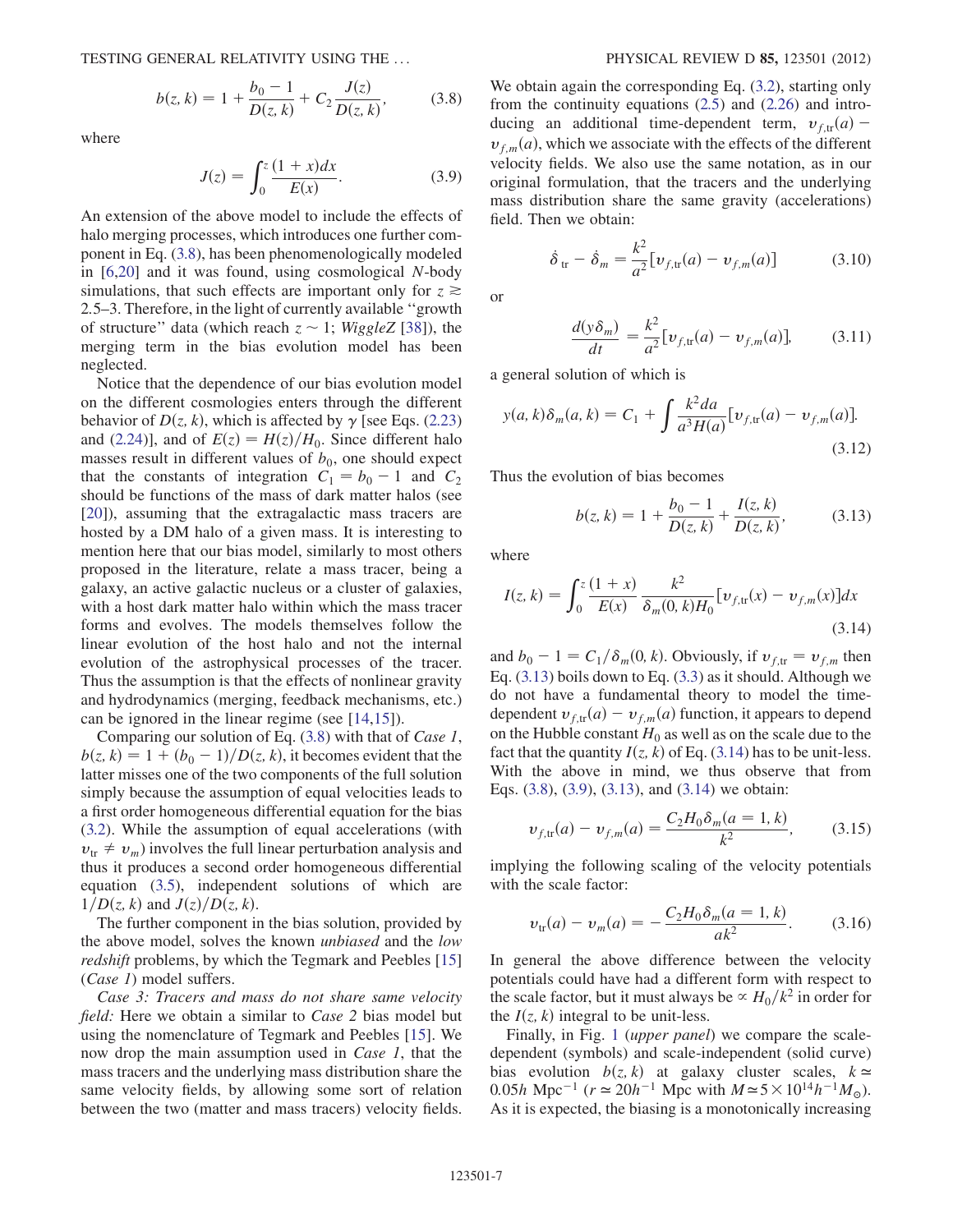<span id="page-7-0"></span>

FIG. 1 (color online). The scale-dependent bias z-evolution (upper panel) at galaxy cluster scales,  $k \approx 0.05h \text{ Mpc}^{-1}$  (open symbols), while the scale-independent prediction is shown as the solid line. In the lower panel we present the fractional difference with respect to the scale-independent bias model. Note that we use  $\Omega_m = 0.273$ ,  $w_{de}(z) = -1$ ,  $\sigma_{8,m}(0) = 0.81$  and  $\gamma = 0.55$ .

function of redshift. In the *lower panel* we show the fractional difference between the two bias evolution results and it becomes quite evident that the fluctuations of the FLRW metric do not affect the bias evolution.

## IV. TESTING GRAVITY AT COSMOLOGICAL SCALES

Nowadays, the issue of testing the validity of general relativity at cosmological scales is considered one of the most fundamental and challenging problems on the interface uniting astronomy, cosmology and particle physics and indeed in the last decade there have been theoretical debates among cosmologists regarding the methods that researchers have to develop in order to make this achievement. Briefly, it is interesting to mention that measuring the growth index could provide an efficient way to discriminate between modified gravity models and DE models which adhere to general relativity. Indeed it was theoretically shown that for DE models inside general relativity the growth index  $\gamma$  is well fitted by  $\gamma_{\text{GR}} \approx 6/11$  (see [[28](#page-10-13)[,29](#page-10-12)]). Notice, that in the case of the braneworld model of Dvali, Gabadadze and Porrati [[39](#page-10-25)] we have  $\gamma \approx 11/16$  (see also [\[28\]](#page-10-13)), while for the  $f(R)$  gravity models we have  $\gamma(z) \approx$  $0.41 - 0.21z$  for  $\Omega_m = 0.273$  [\[40\]](#page-10-26).

Recently, it has been proposed (see for example [[41](#page-10-27)]) that an efficient avenue to constrain the  $\gamma$  parameter is by determining observationally the redshift-dependent linear growth of perturbations. Other methods have also been proposed in the literature, such as redshift space distortions in the galaxy power spectrum, weak lensing and the growth rate of massive galaxy clusters (see for example [[42](#page-10-28)] and references therein). Indeed, it has been shown [[43](#page-10-29)] that a good test to discriminate among ''classical'' DE models and modified gravity models is to compare the expected combination parameter of the growth rate of structure,  $f(z)$ , and the redshift-dependent rms fluctuations of the linear density field,  $\sigma_8(z)$ , with that measured observatio-<br>nally (from large redshift surveys, like the WiggleZ: see nally (from large redshift surveys, like the WiggleZ; see [\[38](#page-10-24)[,44\]](#page-10-30) and references therein).

Armed, with our bias evolution model it is straightforward to obtain theoretically a model-independent way of expressing the parameter combination  $f(z)\sigma_{8,\text{tr}}(z)$ . Since<br>the metric fluctuations do not significantly affect the evothe metric fluctuations do not significantly affect the evolution of bias and thus the formation of large-scale structures at the scales of interest, we utilize:  $\xi_k(z, k) \equiv 0$ .<br>Therefore using the solution of the bias evolution equa-Therefore, using the solution of the bias evolution equations [\(1.3](#page-1-1)) and ([2.22](#page-3-1)) we find that the growth history of the Universe is given by

<span id="page-7-1"></span>
$$
f(z)\sigma_{8,\text{tr}(z)}(M_h, z) = \Omega_m^{\gamma}(z)b(M_h, z)\sigma_{8,m}(z), \qquad (4.1)
$$

where  $\sigma_{8,m}(z) = \sigma_{8,m}(0)D(z)$  and  $b(M_h, z)$  is given by<br>Eq. (3.8) Our proposed gravity test consists in comparing Eq. [\(3.8](#page-6-0)). Our proposed gravity test consists in comparing the above expectation with observationally determined values of  $f(z)\sigma_{8,\text{tr}}(z)$ , estimated by using existing or future<br>redshift catalogs of extragalactic mass tracers (large red redshift catalogs of extragalactic mass tracers (large red galaxies, optical or X-ray quasi stellar objects, clusters of galaxies, etc.). Note, that such data are already available in the literature for the case of bright emission-line galaxies [\[38](#page-10-24)].

Evidently, the essential cosmological parameters that enter in the theoretical expectation of Eq. ([4.1](#page-7-1)) are:  $\Omega_m$ ,  $w_{de}(z)$ ,  $\sigma_{8,m}(0)$  and  $\gamma$ . Note however that:<br>(i) there is only a weak dependence of a

- (i) there is only a weak dependence of  $\gamma$  on  $w(z)$ , as has been found in Linder and Cahn [[28](#page-10-13)], which implies that one can separate the background expansion history,  $E(z) = H(z)/H_0$ , constrained by a large body of cosmological data (supernovae type Ia, baryon acoustic oscillation, cosmic microwave background), from the fluctuation growth history, given by  $\gamma$ , and
- (ii) the value of  $\sigma_{8,m}(0)$  remains relatively constant  $(\sigma_6, (0) \in [0.77, 0.81])$  for a range of dark energy  $(\sigma_{8,m}(0) \in [0.77, 0.81])$  for a range of dark energy<br>equations of state (ACDM quintessence Chevallierequations of state ( $\Lambda$ CDM, quintessence, Chevallier-Polarski-Linder), as shown by a recent analysis of the Sloan Digital Sky Survey luminous red galaxies [[45](#page-10-31)].

In particular, the aim of our proposed method is to constrain, for a given expansion history, the value of  $\gamma$ , and test whether there are deviations from the GR expectations. In order to visualize the redshift and  $\gamma$  dependence of the  $f\sigma_{8,\text{tr}}$ , we compare in Fig. [2](#page-8-1) for different masses of dark matter halos, three flat cosmological models, in which we impose  $\Omega_m = 0.273$  and  $\sigma_{8,m}(0) = 0.81$ . In particular, we consider the following cases: consider the following cases:

- (a) the  $f(R)$  model with  $\gamma(z) = 0.41 0.21z$  (dashed line),
- (b) the concordance  $\Lambda$ CDM ( $\gamma = 0.55$ , solid line), and
- (c) the Dvali-Gabadadze-Porratti (DGP) model with  $\gamma = 0.68$  (dot-dashed line).

The inset panels of Fig. [2](#page-8-1) show the relative difference of the  $f(R)$  or DGP model  $f\sigma_8$  parameter combination with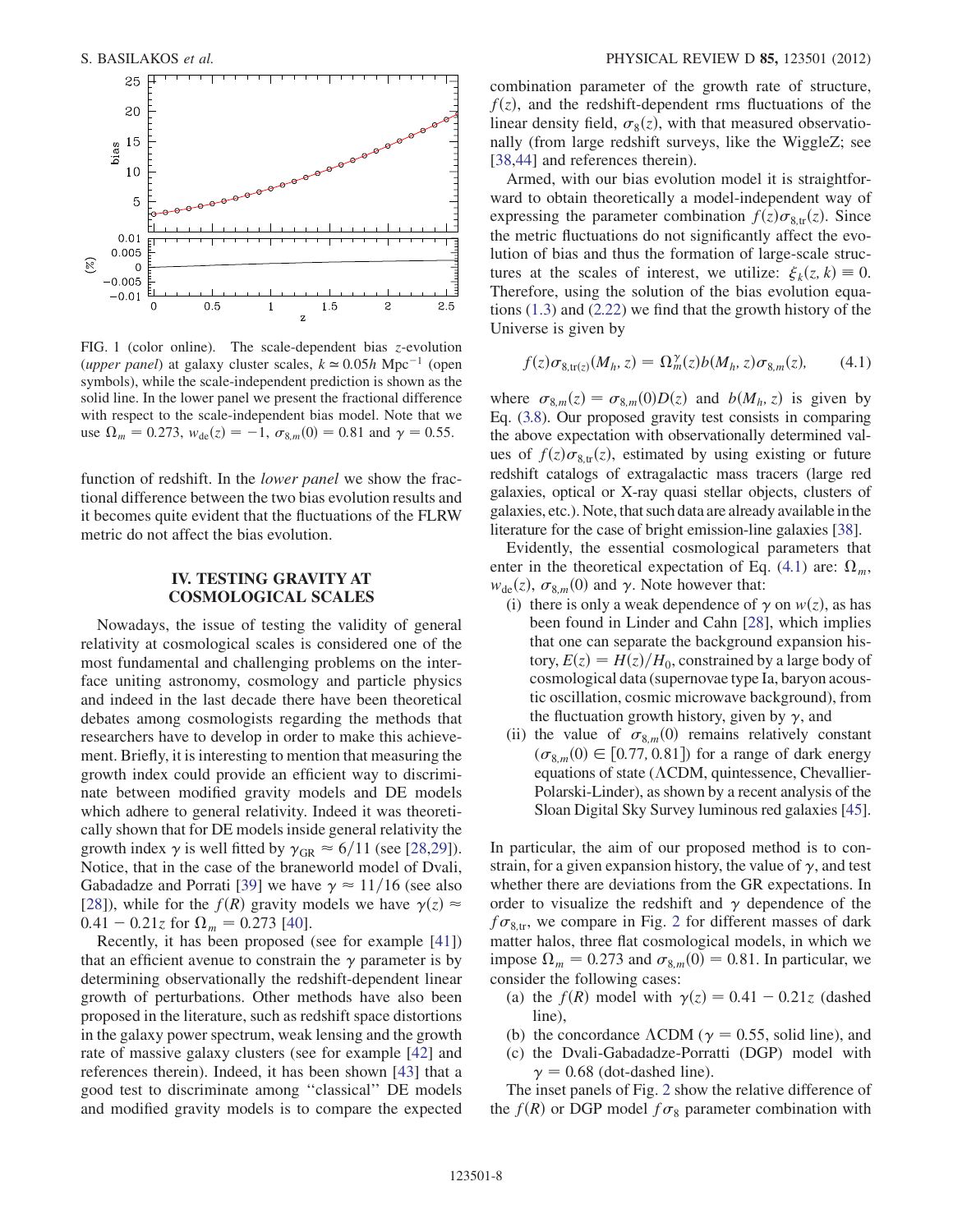<span id="page-8-1"></span>

FIG. 2 (color online). The predicted growth history of the Universe for different flat cosmological models (upper panel:  $M_h = 6 \times 10^{11} h^{-1} M_{\odot}$ , middle panel:  $M_h = 2.7 \times 10^{12} h^{-1} M_{\odot}$ ) and bottom panel:  $M_h = 5 \times 10^{13} h^{-1} M_{\odot}$ ) and their fractional difference with respect to the  $\Lambda$ CDM model (see insert panels). The cosmological models shown are:  $f(R)$  (dashed line) with  $\gamma(z) = 0.41 - 0.21z$ , concordance  $\Lambda$ CDM (solid line) with  $\gamma = 0.55$  and DGP (dot-dashed) with  $\gamma = 0.68$ . Note that we use  $\Omega_m = 0.273$ ,  $\sigma_{8,m}(0) = 0.81$ .

respect to that of the  $\Lambda$ CDM. Interestingly, the  $f(R)$  models show the largest deviations ( $\geq 10\%$ ) at the lower redshift end ( $z \le 0.5$ ), while the DGP model shows large<br>deviations also at the higher redshift end. It should be deviations also at the higher redshift end. It should be mentioned that qualitatively and quantitatively the relative differences among the models are quite similar, independently of the DM halo mass used, a fact which indicates that any extragalactic mass tracer can be used with the same efficiency to perform this cosmological test.

We will elaborate on the details of our proposed method in a forthcoming paper, but it is important to realize that the parameters  $(C_2, b_0)$  of our bias model depend: (a) on the characteristic DM halo mass, within which the mass tracer is embedded (see Appendix [A](#page-9-11)), and (b) on the values of  $\Omega_m$  and  $\sigma_{8,m}(0)$  (see for example,<br>(51) In any case we expect that the variation of the bias [\[5\]](#page-9-4)). In any case we expect that the variation of the bias model  $(b_0, C_2)$  parameters, within a physically acceptable range of  $\Omega_m$ ,  $\sigma_{8,m}(0)$  values, should be quite small. For example, the fact that  $h_2[\alpha]$   $(\alpha_2, (0)]$  with  $\sigma_2$ ,  $(0) \in$ example, the fact that  $b_0 \propto 1/\sigma_{8,m}(0)$  with  $\sigma_{8,m}(0) \in$ <br>[0.77.0.81] (as indicated in [451) implies that *h*, remains [0.77, 0.81] (as indicated in [[45](#page-10-31)]) implies that  $b_0$  remains mostly unaffected as far as its dependence on  $\sigma_{8,m}(0)$  is concerned concerned.

## V. CONCLUSIONS

<span id="page-8-0"></span>In the current work we provide a general bias evolution model, based on linear perturbation theory, which takes into account also metric fluctuations. We find that the metric fluctuations do not affect the evolution of bias and thus the formation of large-scale structures. We argue that the evolution of the mass-tracer fluctuations, quantified by their variance on some smoothed scale, can be used to test the validity of general relativity on cosmological scales. We would like to remind the reader that in Basilakos et al. [\[6\]](#page-9-5) paper we have derived the evolution of bias within the context of scale-independent bias. The combination of the latter and current works provides a complete investigation of the linear bias evolution issue in cosmological studies. We show in our current work that the use of the combination parameter of the growth rate of structure and the rms fluctuations of the linear density field could provide an efficient avenue to discriminate among ''geometrical'' (modified gravity) dark energy models and those that adhere to general relativity.

It is however important to spell out clearly which are the basic assumptions of our model, which are common also to many other bias models in the literature: (a) Hubble scale GR effects taken into account in the fluctuation growth (b) the Newtonian gauge approach is employed (c) the mass tracers and the underlying mass share the same gravity field but different velocity fields, in contrast to the bias model proposed by Tegmark and Peebles [[15\]](#page-10-21) in which they proposed the they share the same velocity field. (d) the biasing is linear on the scales of interest, and (e) that each DM halo is populated by one extragalactic mass tracer, which is an assumption that enters, at the present development of our model, only in the comparison of our model with observational bias data and not in the derivation of its functional form. Finally, we assume unimportant halo merging effects which is quite accurate for  $z < 3$ .

#### ACKNOWLEDGMENTS

The authors are grateful to C. Ragone-Figueroa for providing us with the N-body simulations. S. B. wishes to thank the Department ECM of the University of Barcelona for the hospitality, and the financial support from the Spanish Ministry of Education, within the program of Estancias de Profesores e Investigadores Extranjeros en Centros Espanoles (SAB2010-0118). J. B. D. acknowledges support from the U. S. Department of Energy and Arizona State University. S. D. wishes to thank Vanderbilt University for hospitality. L. P. also acknowledges support through a research project which is cofinanced by the European Union—European Social Fund (ESF) &National Sources, in the framework of the program ''THALIS'' of the ''Operational Program Education and Lifelong Learning'' of the National Strategic Reference Framework (NSRF) 2007-2013. M. P.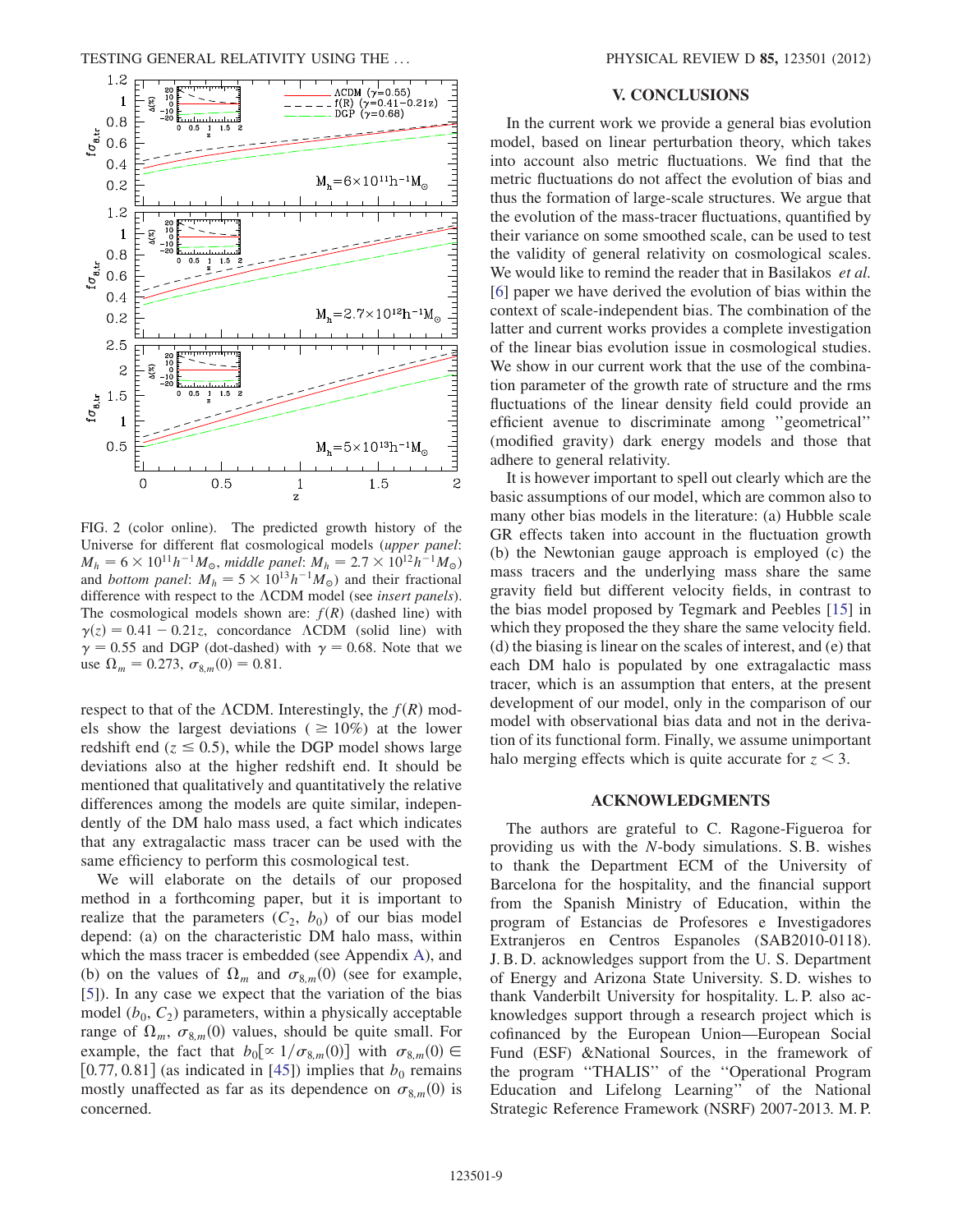acknowledges funding by Mexican CONACyT Grant No. 2005-49878.

# <span id="page-9-11"></span>APPENDIX A: PARAMETRIZING THE BIAS EVOLUTION MODEL USING *N*-BODY SIMULATIONS

Our analytical solution Eq. ([3.8](#page-6-0)) gives a family of dark matter (DM) halo bias curves with two unknown parameters  $(b_0, C_2)$ , which depend on the halo mass as well as on the cosmological background (see [[19](#page-10-6)] and the Appendix in [[5](#page-9-4)]). One can determine the behavior of the linear bias factor as a function redshift and halo mass, evaluating these constants using, for example, N-body simulations. To this end we use the results of the high resolution, collisionless, WMAP7  $\Lambda$ CDM simulation of [\[5](#page-9-4)]. Here we only present the basic information regarding this N-body simulation.

The simulation is a random realization of the concordance  $\Lambda$ CDM model [\[46\]](#page-10-32) with a volume of a 500 $h^{-1}$  Mpc cube and 5123 particles. The adopted cosmological parameters are:  $\Omega_m = 0.273$ ,  $\Omega_{\Lambda} = 1 - \Omega_m$ ,  $h = 0.704$ and  $\sigma_8 = 0.81$ , while the particle mass is  $7.07 \times 10^{10} h^{-1} M_e$  comparable to the mass of a single galaxy  $10^{10}h^{-1}M_{\odot}$  comparable to the mass of a single galaxy. The simulation was performed with an updated version of the parallel TREE-SPH code GADGET2 [\[47\]](#page-10-33).

Furthermore, the details of the method used to identify the DM halos and estimate their bias, as a function of redshift, with respect to the underlying mass distribution have been presented elsewhere (e.g., [\[48\]](#page-10-34) and references therein). We only mention here that the DM halos are defined using a Friends of Friends algorithm with a linking length  $l = 0.17(n)^{-1/3}$ , where  $\langle n \rangle$  is the mean particle<br>density and that the DM halo bias is estimated by measurdensity and that the DM halo bias is estimated by measuring the ratio of the variance of the DM halo fluctuations to that of the underlying DM in spheres of  $8h^{-1}$  Mpc radius, while its uncertainty is based on the bootstrap resampling technique.

<span id="page-9-12"></span>

FIG. 3 (color online). The values of  $C_2$  and  $b_0$  as a function of DM halo mass and the corresponding best fit curves given by Eqs. ([A1](#page-9-13)) and [\(A2\)](#page-9-14).

For our present analysis we use 10 different redshift snapshots of the N-body simulation, spanning the range:  $0 \le z \le 5$ , while the DM halo catalogs are determined for five different halo mass intervals (as in [48]) five different halo mass intervals (as in [\[48\]](#page-10-34)).

In order therefore the estimate the constants  $b_0$  and  $C_2$ within the context of the specific cosmological model used, we fit the DM halo bias results of the N-body simulation to the corresponding theoretical bias formula ([3.8](#page-6-0)) and find accurate fitting formulas for both parameters. These are

<span id="page-9-13"></span>
$$
b_0(M_h) = C_{\beta} \bigg[ 1 + \bigg( \frac{M_h}{10^{14} h^{-1} M_{\odot}} \bigg)^{\beta} \bigg], \tag{A1}
$$

<span id="page-9-14"></span>with  $C_{\beta} = 0.857 \pm 0.021$  and  $\beta = 0.55 \pm 0.06$ . and

$$
C_2(M_h) = C_\mu \left(\frac{M_h}{10^{14}h^{-1}M_\odot}\right)^{\mu},\tag{A2}
$$

with  $C_{\mu} = 1.105 \pm 0.018$  and  $\mu = 0.255 \pm 0.005$ . In Fig. [3](#page-9-12) we show the simulation based values of the  $b_0$  and  $C<sub>2</sub>$  parameters as a function of DM halo mass together with the best fitted functions, provided in Eqs. [\(A1\)](#page-9-13) and [\(A2\)](#page-9-14).

The cosmological dependence of these parameters is the subject of work in progress.

- <span id="page-9-0"></span>[1] N. Kaiser, [Astrophys. J.](http://dx.doi.org/10.1086/184341) **284**, L9 (1984).
- <span id="page-9-1"></span>[2] J. M. Bardeen, J. R. Bond, N. Kaiser, and A. S. Szalay, [Astrophys. J.](http://dx.doi.org/10.1086/164143) 304, 15 (1986).
- <span id="page-9-2"></span>[3] R. S. Somerville et al., [Mon. Not. R. Astron. Soc.](http://dx.doi.org/10.1046/j.1365-8711.2001.03894.x) 320, 289 [\(2001\)](http://dx.doi.org/10.1046/j.1365-8711.2001.03894.x).
- <span id="page-9-3"></span>[4] T. Hamana, N. Yoshira, and Y. Suto, [Astrophys. J.](http://dx.doi.org/10.1086/338970) 568, [455 \(2002\)](http://dx.doi.org/10.1086/338970).
- <span id="page-9-4"></span>[5] A. Papageorgiou, M. Plionis, S. Basilakos, and C. Ragone-Figueroa, [Mon. Not. R. Astron. Soc.](http://dx.doi.org/10.1111/j.1365-2966.2012.20559.x) 422, 106 (2012).
- <span id="page-9-5"></span>[6] S. Basilakos, M. Plionis, and A. Pouri, [Phys. Rev. D](http://dx.doi.org/10.1103/PhysRevD.83.123525) 83, [123525 \(2011\)](http://dx.doi.org/10.1103/PhysRevD.83.123525).
- <span id="page-9-6"></span>[7] W. H. Press and P. Schechter, [Astrophys. J.](http://dx.doi.org/10.1086/152650) 187, 425 (1974).
- <span id="page-9-7"></span>[8] S. Cole and N. Kaiser, Mon. Not. R. Astron. Soc. 237, 1127 (1989); H. J. Mo and S. D. M. White, Mon. Not. R. Astron. Soc. 282, 347 (1996); S. Matarrese, P. Coles, F.

Lucchin, and L. Moscardini, Mon. Not. R. Astron. Soc. 286, 115 (1997); L. Moscardini, P. Coles, F. Lucchin, and S. Matarrese, [Mon. Not. R. Astron. Soc.](http://dx.doi.org/10.1046/j.1365-8711.1998.01728.x) 299, 95 (1998); R. K. Sheth and G. Tormen, [Mon. Not. R. Astron. Soc.](http://dx.doi.org/10.1046/j.1365-8711.1999.02692.x) 308[, 119 \(1999\);](http://dx.doi.org/10.1046/j.1365-8711.1999.02692.x) P. Valageas, [Astron. Astrophys.](http://dx.doi.org/10.1051/0004-6361/200912486) 508, 93 [\(2009\)](http://dx.doi.org/10.1051/0004-6361/200912486); 525[, A98 \(2011\).](http://dx.doi.org/10.1051/0004-6361/201015699)

- <span id="page-9-8"></span>[9] R. K. Sheth and G. Tormen, [Mon. Not. R. Astron. Soc.](http://dx.doi.org/10.1046/j.1365-8711.2001.04006.x) 323[, 1 \(2001\)](http://dx.doi.org/10.1046/j.1365-8711.2001.04006.x).
- <span id="page-9-9"></span>[10] Y. P. Jing, [Astrophys. J. Lett.](http://dx.doi.org/10.1086/311530) 503, L9 (1998); J. L. Tinker, D. H. Weinberg, Z. Zheng, and I. Zehavi, [Astrophys. J.](http://dx.doi.org/10.1086/432084) 631[, 41 \(2005\)](http://dx.doi.org/10.1086/432084).
- <span id="page-9-10"></span>[11] U. Seljak and M. Warren, [Mon. Not. R. Astron. Soc.](http://dx.doi.org/10.1111/j.1365-2966.2004.08297.x) 355[, 129 \(2004\)](http://dx.doi.org/10.1111/j.1365-2966.2004.08297.x); J.L. Tinker B.E. Robertson, A.V. Kravtsov, A. Klypin, M. S. Warren, G. Yepes, and S. Gottlöber, [Astrophys. J.](http://dx.doi.org/10.1088/0004-637X/724/2/878) 724, 878 (2010); A. Pillepich,